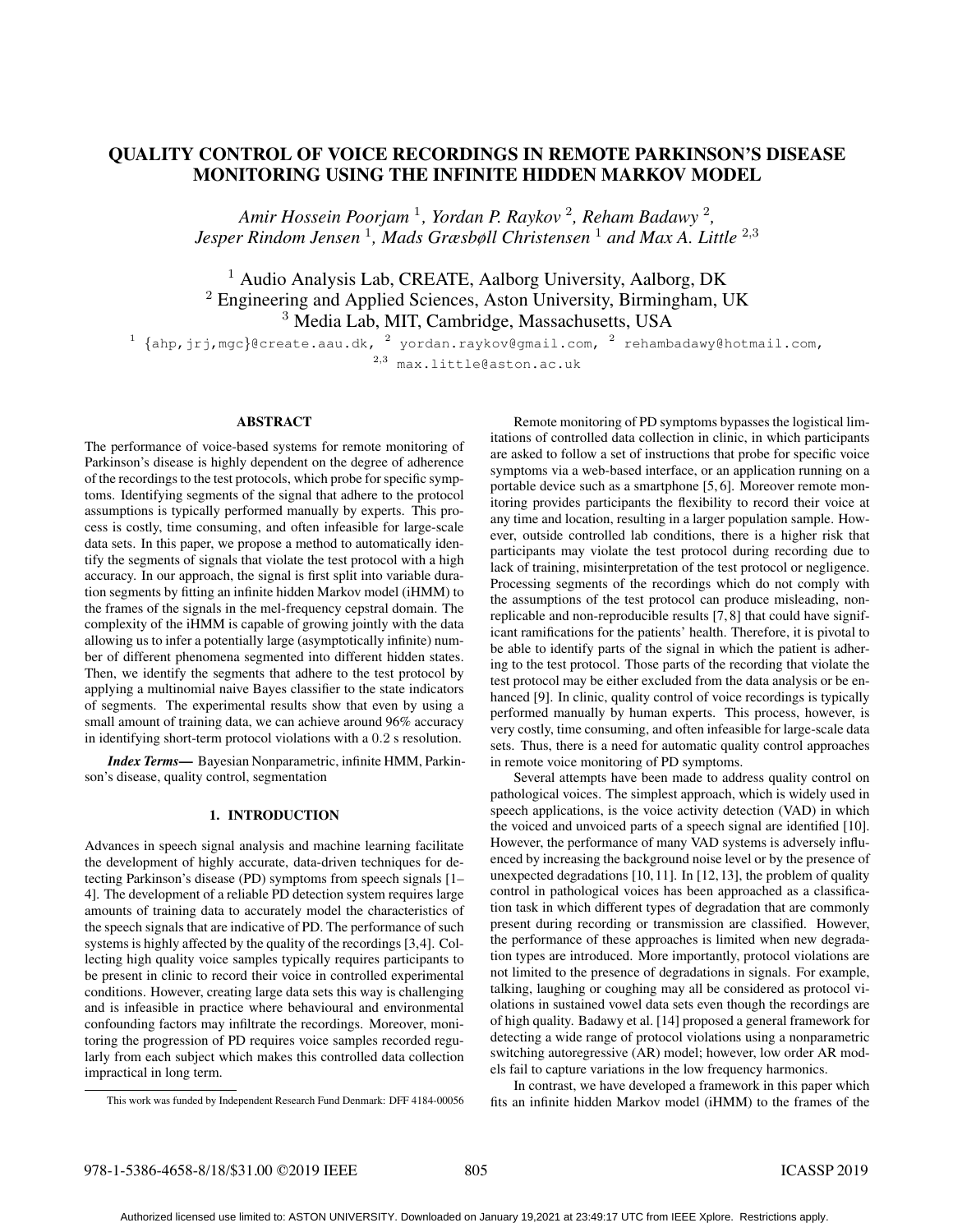recordings in the mel-frequency cepstral domain, resulting in splitting the voice recording into segments of variable duration in an unsupervised manner. Unlike the parametric HMM, the number of states in the iHMM is not fixed a priori, and thus our model can automatically adapt to the complexity of the data. This facilitates discovering a variety of events in the voice recordings. A simple multinomial naive Bayes classifier is then applied to identify which segments are associated with protocol adherence or violation.

#### 2. SYSTEM DESCRIPTION

#### 2.1. Problem Formulation

Automatic quality control of remotely collected pathological voice recordings can be viewed as the identifying segments of the voice recordings that adhere to the test protocol. An example of such protocols for remote monitoring of PD symptoms using smartphones is as follows: participants are required to hold the phone in a similar position to making a phone call, take a deep breath and utter a sustained vowel /a/ at a comfortable, steady pitch and intensity for as long as they can in a low-noise environment. Thus, other events than a sustained vowel phonation such as user interactions with the smartphone during the voice test, recording in a noisy environment and irrelevant activities such as talking, laughing and coughing are all considered to be protocol violations [5, 6].

To control the protocol adherence or violation in PD voice data sets, we are given an ordered set of tuples  $\mathcal{X} = ((x_t, y_t))_{t=1}^T$  as the training data where  $x_t \in \mathbb{R}^d$  is the  $t^{\text{th}}$  observation of d dimension and  $y_t \in \{1, 2\}$  denotes the corresponding adherence/violation label. The goal is to estimate a classifier function such that for an observation not in the training data, the probability of the estimated output being classified to the correct class is maximized.

#### 2.2. Segmentation with the Infinite Hidden Markov Model

HMMs are widely used for modelling time-dependent patterns such as speech and language [15]. A HMM represents a probability distribution over sequences of observations  $x_{1:T} = (x_1, \ldots, x_t, \ldots, x_T)$ of length  $T$  by invoking a Markov chain of hidden state variables  $s_{1:T} = (s_1, \ldots, s_t, \ldots, s_T)$  where each  $s_t$  is in one of the K possible states [16]. In the first-order HMM, the distribution of the state at time t depends on the state immediately before it, and the transition conditional is parameterized by a  $K \times K$  transition matrix  $\pi$  where  $\pi_{ij} = P(s_i = j | s_{i-1} = i)$ , for  $i, j = 1, 2, ..., K$ . The likelihood of the observation  $x_t$  is modeled with a distribution of K mixture components as:

$$
P(\boldsymbol{x}_t|s_{t-1}=i,\boldsymbol{\Theta})=\sum_{k=1}^K \pi_{i,k} P(\boldsymbol{x}_t|\boldsymbol{\theta}_k),
$$
 (1)

where  $\Theta = (\theta_1, \dots, \theta_K)$  are the time-independent emission parameters which parameterize the observation model  $f$  for each state; that is,  $x_t|s_t \sim f(\theta_{s_t})$  is a draw from a distribution  $f(\theta_{s_t})$ . If we assume that similar phenomena in recordings of a voice data set have the tendency to be clustered together, by identifying the HMM states with the clusters, one can use a HMM to cluster the observations in terms of different events. However, the key problem here is that we do not have prior knowledge about the number of events (i.e. states) that can be present in the recordings. Although there exist a variety of techniques for choosing the number of states [17–19], it is still challenging to predict how many states are required to cover all events such that we do not encounter unobserved events in the future. Furthermore it is reasonable to assume that as we observe more



Fig. 1: The graphical model for the infinite HMM

data, different types of protocol violations will appear and thus the inherent number of states will have to adapt accordingly. Therefore, we use a nonparametric Bayesian approach to relax the assumption of a fixed  $K$  in (1). The simplest approach is to use a symmetric Dirichlet prior with parameter  $\alpha/K$  over the transition probabilities and take  $K \to \infty$  [20]. However, since the transition probabilities will have independent priors, there will be no coupling across transitions from different states [21]. To tackle this problem, we can use hierarchical Dirichlet priors which have shared parameters:

$$
\boldsymbol{\beta} \sim \text{Dirichlet}\left(\frac{\gamma}{K}, \cdots, \frac{\gamma}{K}\right), \quad \boldsymbol{\pi}_k \sim \text{Dirichlet}(\alpha \boldsymbol{\beta}), \quad (2)
$$

where  $\beta$  are the shared prior parameters and  $\pi_k$  are transition probabilities from state k. Teh et al. showed that as  $K \to \infty$ , the hierarchical prior in (2) becomes a hierarchical Dirichlet process which is a set of Dirichlet processes (DPs),  $G_k \sim DP(\alpha, G_0)$ , with a local concentration parameter  $\alpha > 0$ , that are linked together with a shared random base measure,  $G_0 \sim DP(\gamma, H)$ , drawn from a DP with a global concentration parameter  $\gamma > 0$  and a global base measure  $H$  [22].  $H$  is the global base distribution over the component parameters of the HMM.  $\alpha$  and  $\gamma$  can be viewed as prior counts for the local and global DPs, respectively. These random measures can, under the stick-breaking representation [23], be formulated as:

$$
G_0 = \sum_{j=1}^{\infty} \beta_j \delta_{\boldsymbol{\theta}_j}, \quad G_k = \sum_{j=1}^{\infty} \pi_{kj} \delta_{\boldsymbol{\theta}_j}, \quad (k = 1, 2, \dots, \infty), \tag{3}
$$

where  $\pi_k \sim \text{DP}(\alpha, \beta)$ , each  $\theta_j$  is a sample drawn independently from H,  $\delta_{\theta_j}$  denotes an atom at  $\theta_j$ , and  $\beta = (\beta_j)_{j=1}^{\infty} \sim \text{GEM}(\gamma)$ is the stick-breaking representation for DPs which is drawn from Griffiths-Engen-McCloskey distribution with parameter  $\gamma$  [23]. This implies that there is a different measure  $G_k$  related to each row of the transition matrix which associates different weights  $\pi_{k,1}, \ldots, \pi_{k,K}$ in the transition matrix. It also indicates that for discrete  $G_0$  (which it has to be when  $G_0 \sim \text{DP}$ ), the  $G_k$ 's share the component parameters  $\theta_k$  and a posteriori each  $G_k$  has finite support at a subset of  $(\theta_1, \ldots, \theta_K)$ . This brings us to the point where we can define the infinite hidden Markov model (iHMM), which can possibly have countably infinite number of hidden states, as follows:

$$
\beta \sim \text{GEM}(\gamma)
$$
\n
$$
\pi_k \sim \text{DP}(\alpha, \beta) \quad (k = 1, 2, ..., \infty)
$$
\n
$$
\theta_k \sim H \quad (k = 1, 2, ..., \infty)
$$
\n
$$
s_0 = 1
$$
\n
$$
s_t | s_{t-1} \sim \pi_{s_{t-1}} \quad (t = 1, 2, ..., T)
$$
\n
$$
\mathbf{x}_t | s_t \sim f(\theta_{s_t}) \quad (t = 1, 2, ..., T). \quad (4)
$$

The graphical model for the iHMM defined in (4) is shown in Fig. 1. The hyper-parameters  $\alpha$  and  $\gamma$  play an important role in controlling the number of states in the iHMM. Particularly,  $\gamma$  controls the probability of generating new states; that is, choosing a large value for  $\gamma$  results in producing a large number of states. On the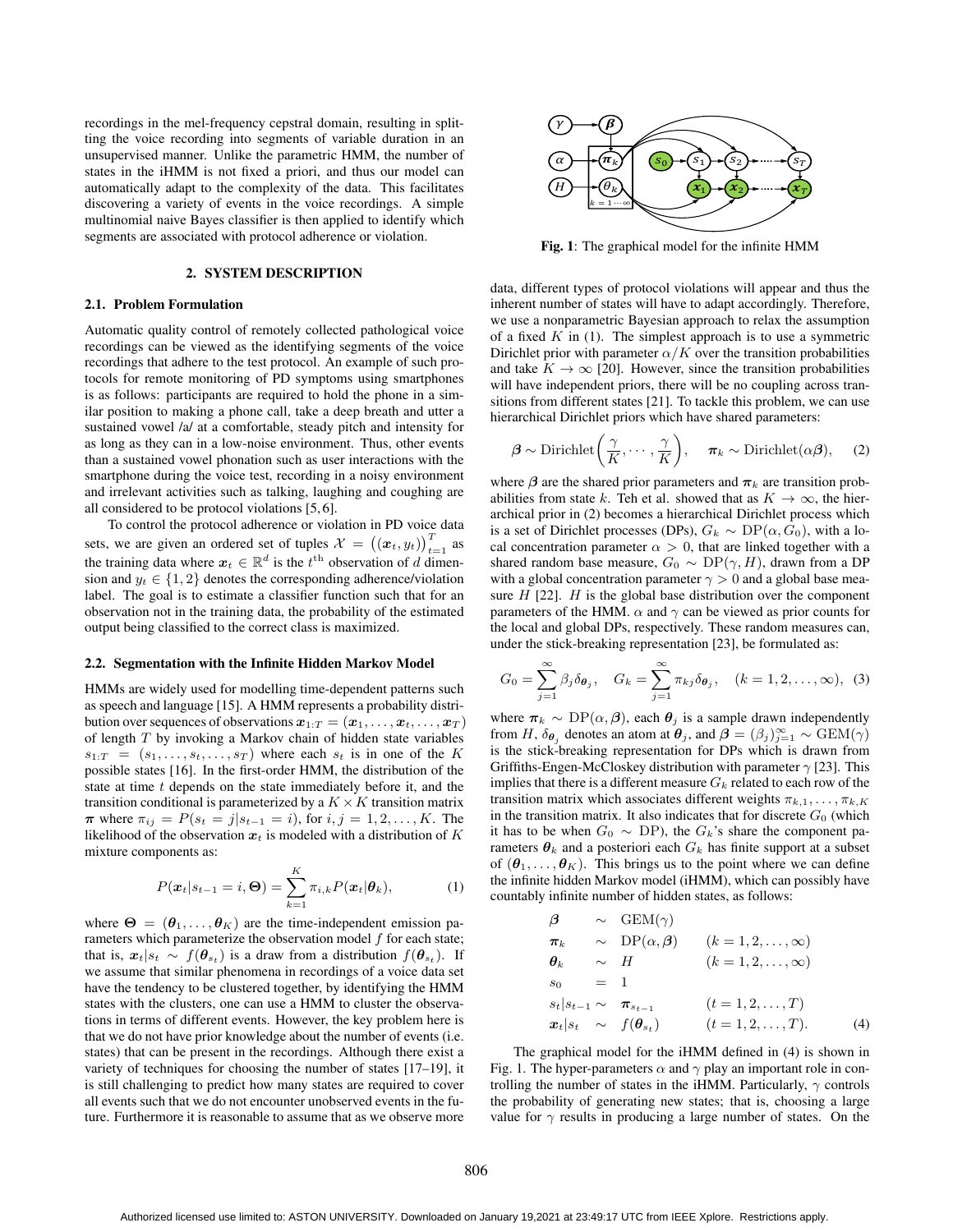other hand,  $\alpha$  controls the sparsity of the transition matrix by controlling the transitions between different states; that is, setting  $\alpha$  to a small number leads to increasing the probability of taking the existing transitions.

We use the direct assignment Gibbs sampler for inferring the posterior over the sequence of hidden states [22]. The Gibbs sampler marginalizes out the infinitely many transition parameters  $\pi$  and emission parameters Θ. In each iteration of the Gibbs sampling, we first re-sample the hidden states and then the base distribution parameters. To re-sample the sequence of  $s_{1:T}$ , we take out one  $s_t$  at a time and re-sample it from the posterior

$$
P(s_t|s_{t'}, \boldsymbol{x}_{1:T}, \alpha, \gamma, \boldsymbol{\beta}, H, f) \propto P(\boldsymbol{x}_t|s_t, s_{t'}, \boldsymbol{x}_{t'}, H, f)
$$
  

$$
P(s_t|s_{t'}, \alpha, \gamma, \boldsymbol{\beta}), \qquad (5)
$$

where  $x_{t'}$  denotes all observations except  $x_t$ , and  $s_{t'}$  indicates all states except  $s_t$ . If f is conjugate to H, there is a closed-form solution to calculate the first term on the right-hand side of (5), which is the conditional likelihood of  $x_t$ :

$$
P(\boldsymbol{x}_t|s_t,s_{t'},\boldsymbol{x}_{t'},H,f)=\int P(\boldsymbol{x}_t|\boldsymbol{\theta}_{s_t})P(\boldsymbol{\Theta}|s_{t'},\boldsymbol{x}_{t'},H)d\boldsymbol{\Theta}.
$$
\n(6)

As the hidden state sequence is Markov, we can calculate the second term on the right-hand side of (5) as:

$$
P(s_t = k | s_{t'}, \alpha, \beta) \propto
$$
  
\n
$$
\begin{cases}\n(n_{s_{t-1,k}} + \alpha \beta_k) \frac{n_{k,s_{t+1}} + \alpha \beta_{s_{t+1}}}{n_{k, \dots} + \alpha} & \text{for } k \le K, s_{t-1} \ne k \\
(n_{s_{t-1,k}} + \alpha \beta_k) \frac{1 + n_{k,s_{t+1}} + \alpha \beta_{s_{t+1}}}{1 + n_{k, \dots} + \alpha} & \text{for } s_{t-1} = s_{t+1} = k \\
(n_{s_{t-1,k}} + \alpha \beta_k) \frac{n_{k,s_{t+1}} + \alpha \beta_{s_{t+1}}}{1 + n_{k, \dots} + \alpha} & \text{for } s_{t-1} = k \ne s_{t+1} \\
\alpha \beta_k \beta_{s_{t+1}} & \text{for } k = K + 1,\n\end{cases}
$$
\n(7)

where  $n_{i,j}$  denotes the number of transitions from state i to state j excluding the time steps  $t - 1$  and  $t, n_{i}$ , stands for the total transitions from state i, and K is the number of states in  $s_t$ .

According to (3),  $\beta$  contains the mixture weights. If we combine the weights of all unrepresented components  $\beta_{K+1}, \ldots, \beta_{\infty}$ into the term  $\beta_{K+1} = \sum_{k=K+1}^{\infty} \beta_k$ , then  $\beta$  can be re-sampled from the posterior  $(\beta_1, \ldots, \beta_{K+1}) \sim \text{Dirichlet}(m_1, \ldots, m_K, \gamma)$ , where  $m_k$  denotes the number of times the transition to state k has been drawn from the global DP. For more details about the Gibbs sampling, we refer to [22].

We propose to fit the iHMM to the mel-frequency cepstral coefficients (MFCCs) extracted from short time frames of voice signals. The motivation for using cepstral features is that not only do they convey information about speech content [24], but we have also shown in [12,25] that degradation in speech signals predictably modifies the distribution of the MFCCs by changing the covariance of the features and shifting the mean to different regions in feature space.

## 2.3. Classification of the Hidden States

The states of the iHMM correspond to different events in the recordings. Thus, segments of the voice recordings with similar characteristics are clustered together under the same state indicator values. This facilitates a better understanding of the changes in signal characteristics due to, for example, the presence of different types of signal degradation, speaker variability, protocol violations, and vocal disorders. In this paper, we are interested in identifying the segments of the signal that are sufficiently reliable for detecting PD voice symptoms. This can be performed by detecting the states

which adhere to and those that violate the voice test protocols described in Section 2.1. We propose to use the multinomial naive Bayes (MNB) classifier to map the state indicators  $s_{1:T}$  to the binary labels  $y_{1:T} = (y_1, \ldots, y_t, \ldots, y_T)$ , where  $y_t = 1$  if  $x_t$  complies with the protocol or  $y_t = 2$  if it violates the protocol. The multinomial naive Bayes is a probabilistic classifier which assumes that the data points in different classes have different multinomial distributions. In the MNB classifier, a feature vector for the  $t<sup>th</sup>$  observation  $\boldsymbol{\rho}_t = (\rho_{t,1}, \dots, \rho_{t,K})$  is a histogram, with  $\rho_{t,k}$  being the number of times state  $k$  is observed. Assuming that the most probable event at time  $t$  is modeled by state  $k$ , we can use the modal estimates of the state indicators as the features along with the corresponding binary labels to train the classifier. The likelihood of the histogram of a new observation  $\tilde{\rho}$  is defined as:

$$
P(\tilde{\rho}|y_{1:T}, \tilde{y}, \rho_{1:T}) = \frac{\left(\sum_{k=1}^{K} \rho_{t,k}\right)!}{\prod_{k=1}^{K} \rho_{t,k}!} \prod_{k=1}^{K} p_{k,\tilde{y}}^{\rho_{t,k}},
$$
(8)

where  $p_{k,\tilde{y}}$  is the probability of the  $k^{\text{th}}$  attribute being in class  $\tilde{y} \in$ {1, 2}, which is trained using the training data. Using the Bayes rule and the prior class probability  $P(\tilde{y})$ , the class label for a new test observation is predicted as:

$$
\hat{y} = \underset{y \in \{1,2\}}{\arg \max} \left( \log P(\tilde{y} = y) + \sum_{k=1}^{K} \tilde{\rho}_k \log(p_{k,y}) \right). \tag{9}
$$

As the MNB classifier is linear in the log-space, we can easily interpret the decision boundary. If a new observation  $\tilde{x}$  takes on a state which was not observed during the training phase,  $p_{k,\tilde{y}}$  will be zero, resulting in setting the whole probability estimate to zero. Additive smoothing techniques [26], in which a small sample-correction is added to all probability estimates, are popular approaches to prevent the probability estimate to be zero. In [14], an unobserved state indicator is classified as protocol violation. In this paper, we take advantage of the MFCC's properties to tackle this problem. We assume that the MFCCs of the signals with similar characteristics have similar distributions [25]. Then, by calculating the Mahalanobis distance between the MFCCs of the new observation (whose state indicator value has not been seen during the training phase) and the center of all the observed clusters, we replace  $p_{k,\tilde{y}}$  by the probability of the cluster which is closest to the observation.

#### 3. EXPERIMENTAL SETUP

The proposed method has been validated on voice recordings from the Smartphone-PD study [6] collected by smartphones. This data set contains more than 7,500 recordings of 20 second sustained vowel /a/ phonations collected via an Android smartphone application by PD patients and healthy controls from all over the world. The designed voice test protocol for this database is described in Section 2.1. To evaluate the performance of the proposed approach, ground truth labels are needed. To this end, we first selected a subset of 100 recordings (50 PD patients and 50 healthy controls equally from both males and females) uniformly at random so as to have a reasonably large population that is practical to annotate the frames manually. The hand labeling was performed by playing back the recordings in the Audacity software and annotating the frames according to whether they adhered or violated the test protocol. Using a Hamming window, recordings are segmented into frames of 30 ms with 10 ms overlap. For each frame of a signal, 12 MFCCs along with the log energy are calculated. The features of every ten consecutive frames are averaged to smooth out the impact of articulation [25], and to prevent capturing very small changes in signal characteristics,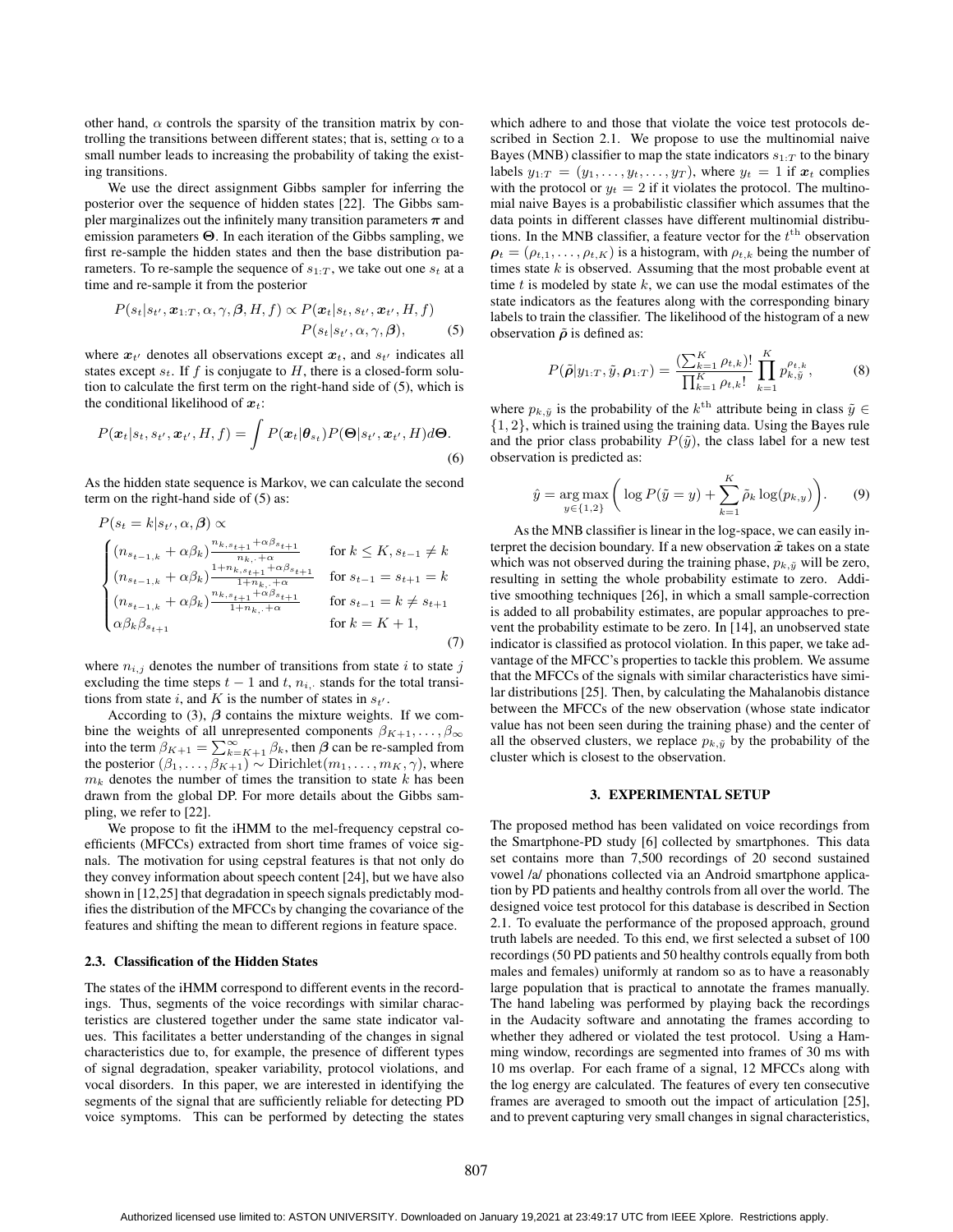

Fig. 2: Illustrative results of applying the proposed method to a 30 second segment of the voice recordings selected from the data set. The green shaded areas in the top plot represent the segments of the signal which are hand-labeled as adhering to the protocol. The middle plot shows the states, generated by the iHMM, in different colors. The bottom plot illustrates the result of applying a trained classifier to the state indicators to predict which segments adhere to (shaded in blue) and which ones violate the protocol (shaded in red).

which results in producing many uninterpretable states. Thus, each observation represents an averaged MFCCs of  $\approx 200$  ms of a signal. For the iHMM, we used the conjugate normal-gamma prior over the Gaussian state parameters, set the hyper-parameters  $\alpha = 10$  and  $\gamma = 10$ , and run the inference for 150 iterations.

## 4. RESULTS

All the voice recordings in the data set are normalized with respect to their maximum absolute amplitude and concatenated to form one large recording of length 2,000 seconds. The top plot in Fig. 2 shows a segment of 30 seconds duration selected from the data set. The segments of the signal which adhere to the test protocol are handlabeled and shaded in green. Fitting the iHMM to the data, the Gibbs sampler converged after tens of iterations (verified by inspecting the joint data log-likelihood), and 48 different states were discovered in this particular subset, each of them representing a different event in the signal. We observed that changes in signal characteristics (due to, e.g., voice disorders, change in pitch, talking, laughing, coughing, and different types of signal degradation) result in producing different states. This facilitates discovering different phenomena in the voice recordings. The middle plot in Fig. 2 illustrates the generated states in different colors. To evaluate the performance of the proposed approach in identifiying segments of the recordings that adhere or violate the test protocol in data not observed during the training phase (i.e. out of sample), we used 10-fold cross validation (CV) in which the recordings were randomly divided into 10 non-overlapping and equal sized subsets (10 recordings per subset). Since the MNB classifier requires a small amount of training data to estimate the parameters of the decision boundary, it is enough to use a single partition for training and validate on the remaining data.

Table 1: Comparison of the baseline systems and the proposed method for quality control applied to the recordings of the Smartphone-PD study. Results are in the form of mean  $\pm$  STD computed using 10-fold CV and 200 repetitions. Since the VAD-based method is unsupervised, we used all data for evaluation; thus, the STD is not reported as it is not meaningful for a single trial.

| Method             | TPR          | TNR          | Accuracy       |
|--------------------|--------------|--------------|----------------|
| <b>VAD-Based</b>   | 84%          | 96%          | 90%            |
| <b>NPSAR-Based</b> | $88\% + 9\%$ | $91\% + 9\%$ | $89\% \pm 8\%$ |
| <b>Proposed</b>    | $97\% + 2\%$ | $96\% + 4\%$ | $96\% + 2\%$   |

This process is repeated 10 times so that all subsets are used once for training the model. We repeated the CV procedure 200 times to obtain the distribution of classification accuracies.

We compare the proposed iHMM approach trained in the MFCC domain with two different baseline methods: the energy-based VAD which computes the energies of all frames, selects the maximum, and then sets the detection threshold as 30 dB below the maximum [27]; and the nonparametric switching AR model proposed in [14] which takes as an input the energy of each frame. We refer to the former baseline as the VAD-based method and to the latter one as NPSARbased method in the rest of the paper. Table 1 shows the results of the baseline systems and the proposed method over all CV repetitions in terms of the true positive rate (TPR), true negative rate (TNR), and overall classification accuracy defined respectively as:

$$
TPR = \frac{\text{true positive}}{\text{true positive} + \text{false negative}},\tag{10}
$$

$$
TNR = \frac{\text{true negative}}{\text{true negative} + \text{false positive}},\tag{11}
$$

$$
Accuracy = \frac{true \text{ positive} + true \text{ negative}}{total \text{ number of test samples}}.
$$
 (12)

The results show that the proposed approach outperforms both baseline methods. It can be observed that many useful frames have not been detected by the baseline methods. Moreover, we expect a lower TNR value for the VAD-based approach when the data set contains more high energy protocol violations such as talking, laughing or high level of background noise. The bottom plot in Fig. 2 illustrates an example result of mapping the state indicators to adherence vs violation labels using a trained classifier. This remarkable performance, compared with the baseline methods, could mainly be due to fitting an iHMM to a richer feature set (MFCCs) in contrast to energy of the frames as used in both baselines. The results also suggest that with a small amount of hand-labeled data, the proposed method can automatically detect segments of the voice recordings that adhere to the test protocol from a large data set with a 0.2 s resolution and high accuracy. We also observed that a higher temporal resolution in identifying protocol violations can be achieved by increasing the amount of training data.

# 5. CONCLUSION

In this paper, we have proposed a new approach for implementing automatic quality control on voice recordings collected for remotely monitoring PD voice symptoms. This method is based on splitting signals into variable duration segments by fitting an infinite HMM to the frames of the signals in MFCC domain, and subsequently identifying segments that adhere to the voice test protocols by applying a simple and highly interpretable classifier. Using a small amount of hand-labeled data, the proposed approach can achieve a high accuracy (96%) in detecting short-term protocol violations with a 0.2 second resolution.